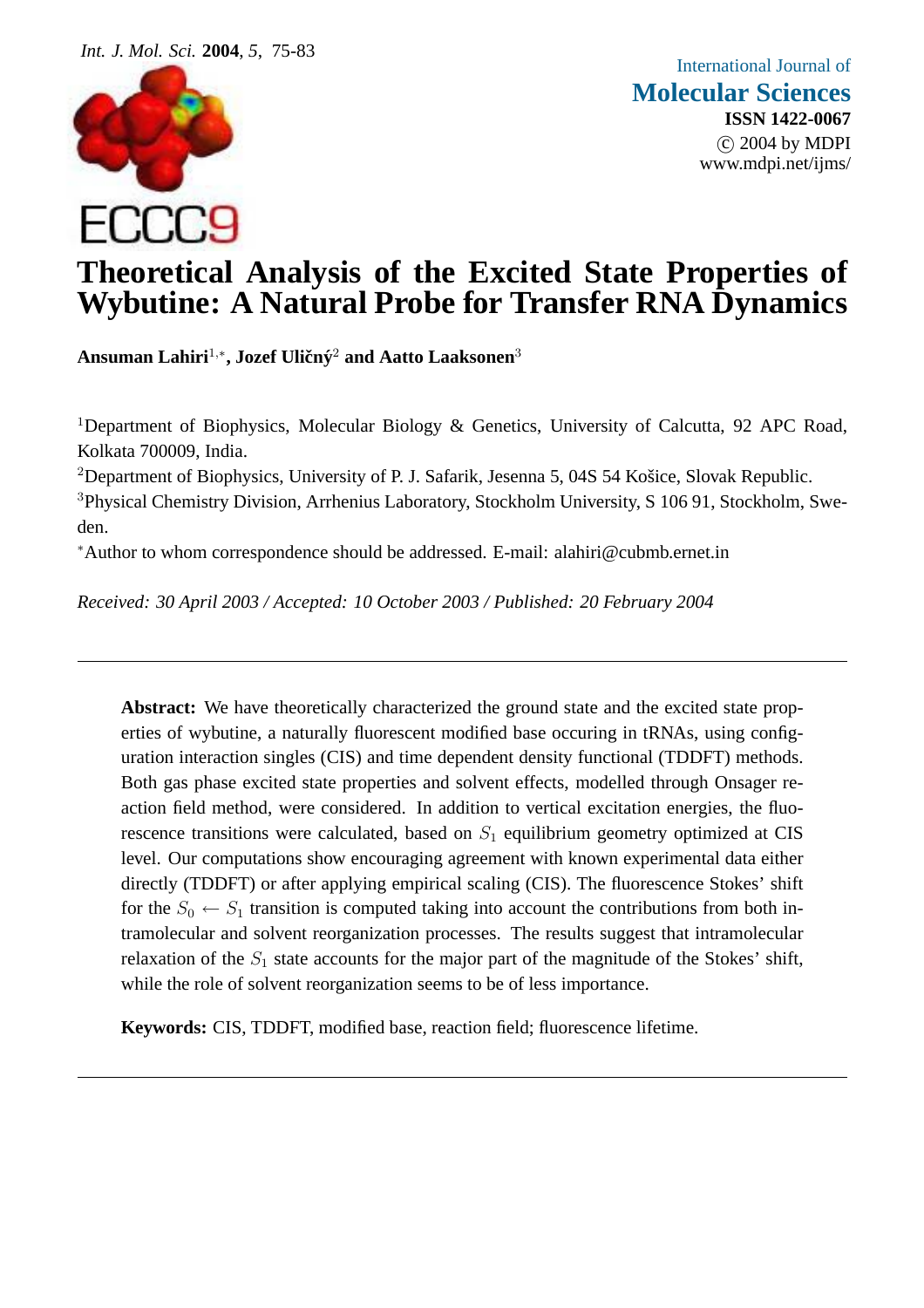## **1 Introduction**

Dynamics of transfer RNAs and particularly of their anticodon domain have been of interest to investigators due to its relevance to codon binding. A number of them has exploited the fluorescence properties of wybutine (Y, fig. 1), a modified base 3' to the anticodon mGAA of yeast tRNA<sup>Phe</sup> to extract information about the intriguing possibility that codon binding may lead to a triggering of a conformational transition which propagates through the entire tRNA molecule thereby exerting a controlling effect on its functions.

Bases in the analogous position of most other tRNAs of known sequence have been shown to be modified adenines. The Y base differs from all of these bases because its absorption maximum occurs at about 315 nm [1]. This is considerably to the red of the maxima of most known nucleic acid bases. Significant changes in fluorescence intensities and anisotropy decay rates have been observed when  $Mg^{2+}$  concentration has been changed [2, 3]. A 250% increase in fluorescence intensity occurs gradually as the  $Mg^{2+}$  ion concentration is raised [4]. However, the increase in intensity occurs with virtually no change in the shape of the excitation spectrum and with a small shift in frequency.

If yeast tRNA<sup>Phe</sup> is treated at pH 2.8 for 3 hr, the Y base gets specifically cleaved from the tRNA liberating a fluorescent fragment  $Y^+$ , with very similar emission properties [1]. The fluorescence of  $Y^+$ was found to be independent of the solution concentration of  $Mg^{2+}$ .

Measurement of the relative efficiency of  $Y^+$  fluorescence in H<sub>2</sub>O and CHCl<sub>3</sub> indicated that  $Y^+$ was more than 6 times as fluorescent in a relatively nonpolar solvent than it is in water. The emission maximum of  $Y^+$  in water occurs at least 20 nm to the red of the maximum in CHCl<sub>3</sub>. The emission of  $Y^+$  in CHCl<sub>3</sub>, in fact, closely resembles the emission of Y in intact tRNA<sup>Phe</sup>.



**Figure 1.** The Y base.

Changes in fluorescence properties of wybutine have also been observed on codon binding [3, 5, 6]. These results indicate the existence of at least two distinct conformations [6] or three [3] which differ in their solvation environments and mobilities. One of these probable conformations, with the least amount of mobility, is postulated to be that observed in the crystal structure, with Y37 nicely stacked in between A36 and A38, thereby encountering a predominantly hydrophobic environment. The other (or other two)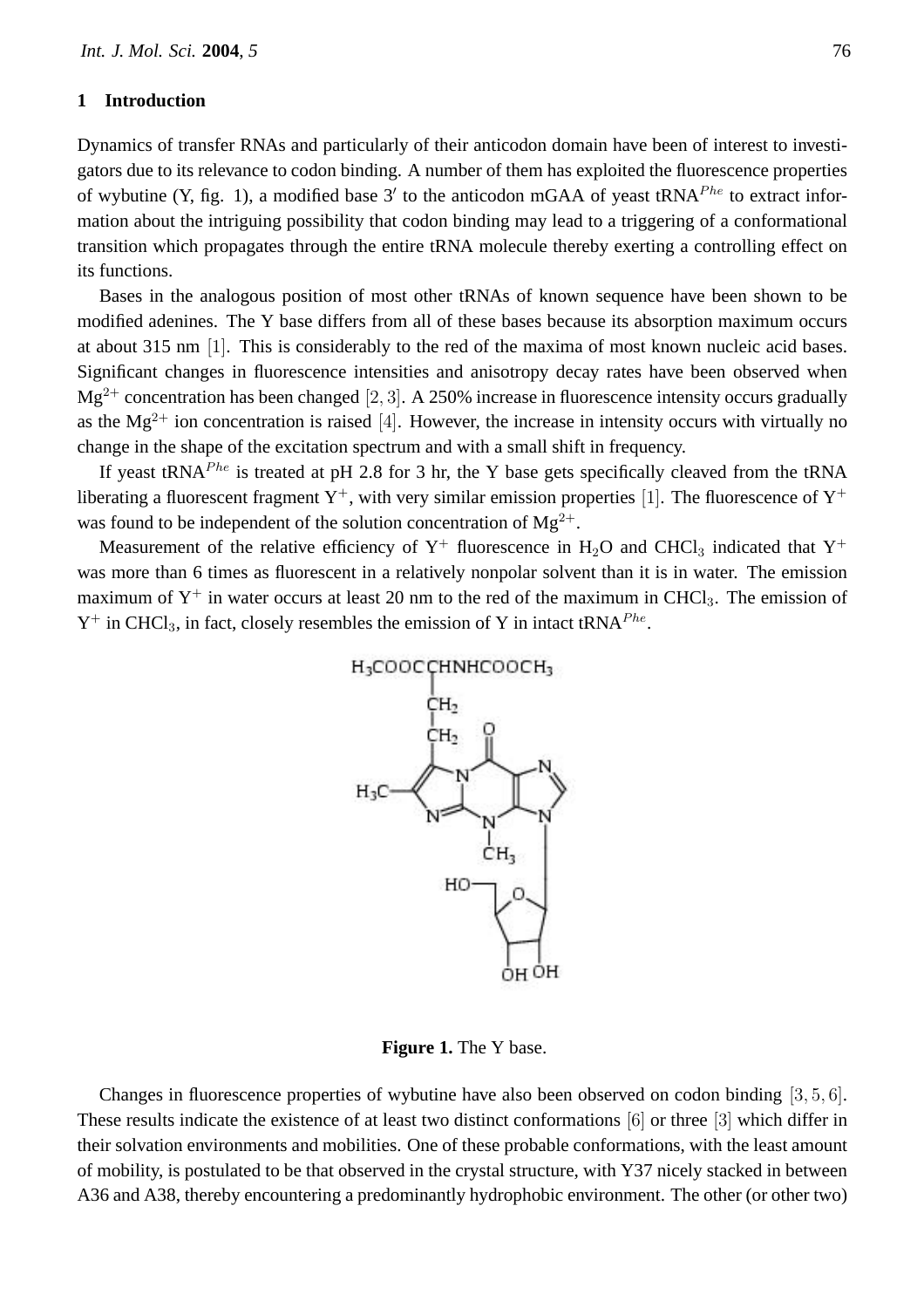

**Figure 2.** The wybutine model used in the present calculation.

substates which arise at low magnesium concentrations or with codon binding are characterized by larger mobilities and is postulated to arise due to unstacking of the Y37 base either due to destabilisation of the anticodon loop or due to interaction with the codon bases.

We recently carried out extensive molecular dynamics simulations of the solvated anticodon domain of yeast  $tRNA<sup>Phe</sup>$  in the presence and absence of the codon trinucleotides UUC and UUU complexed to the anticodon bases [7]. We found from this simulation that binding of codon does indeed cause a significant structural deviation which is localized near the wybutine region. Wybutine also showed instances of increased fluctuation with codon binding.

To our knowledge, there is as yet no theoretical investigation of the fluorescence properties of wybutine although a CNDO/S estimate of the ground and excited state properties and energies of wybutine and its substructures was previously reported [8].

Here we report results obtained from the application of semi-empirical, CIS and TDDFT methods to calculate the excited state properties of wybutine and compare them to previous theoretical and experimental results. The ground and excited state properties were studied both in the gas phase and the water phase using the simplified Onsager reaction field method. In the present work we have studied a simplified model of wybutine in which its long tail has been replaced by a methyl group. This preserves the essential electronic properties while reducing the computational efforts considerably. For free form purines, interpretation of the electronic spectra is complicated by the  $N_7H \leftrightarrow N_9H$  tautomeric equilibrium. Since binding of wybutine to the sugar-phosphate backbone atoms occurs through  $N<sub>9</sub>$ , we have considered only the N<sub>9</sub>H form for this study. We plan to consider the effect of Mg<sup>2+</sup>, explicit water molecules and stacking of adjacent bases in subsequent works.

### **2 Computational Details**

The base Y has been observed in slightly different forms: Y in yeast tRNA<sup>Phe</sup> [9]; Yw in wheat germ  $tRNA^{Phe}$  [10] and Yt in *Torulopsis utilis*  $tRNA^{Phe}$  [11].

The initial structure for Y base for subsequent calculations was obtained from a 2.7 Å resolution yeast tRNA<sup>Phe</sup> crystal structure [12] from the Brookhaven database (PDB code 6TNA). Structure of a wybutine-derivative is also obtainable in the CMBI database [13] and structure of the Yt base from [14].

The truncated model base used in our calculations is shown in figure 2 where a hydrogen and a methyl group have been manually added to the N9 and C12 positions to replace the sugar and the long chain respectively.

The semi-empirical calculations in the present work has been carried out with MOPAC 7.0 [15]. The truncated structure was BFGS optimized with a gradient norm requirement of 0.01 using a restricted Hartree-Fock AM1 hamiltonian [16]. The excited state calculation was performed using a multielec-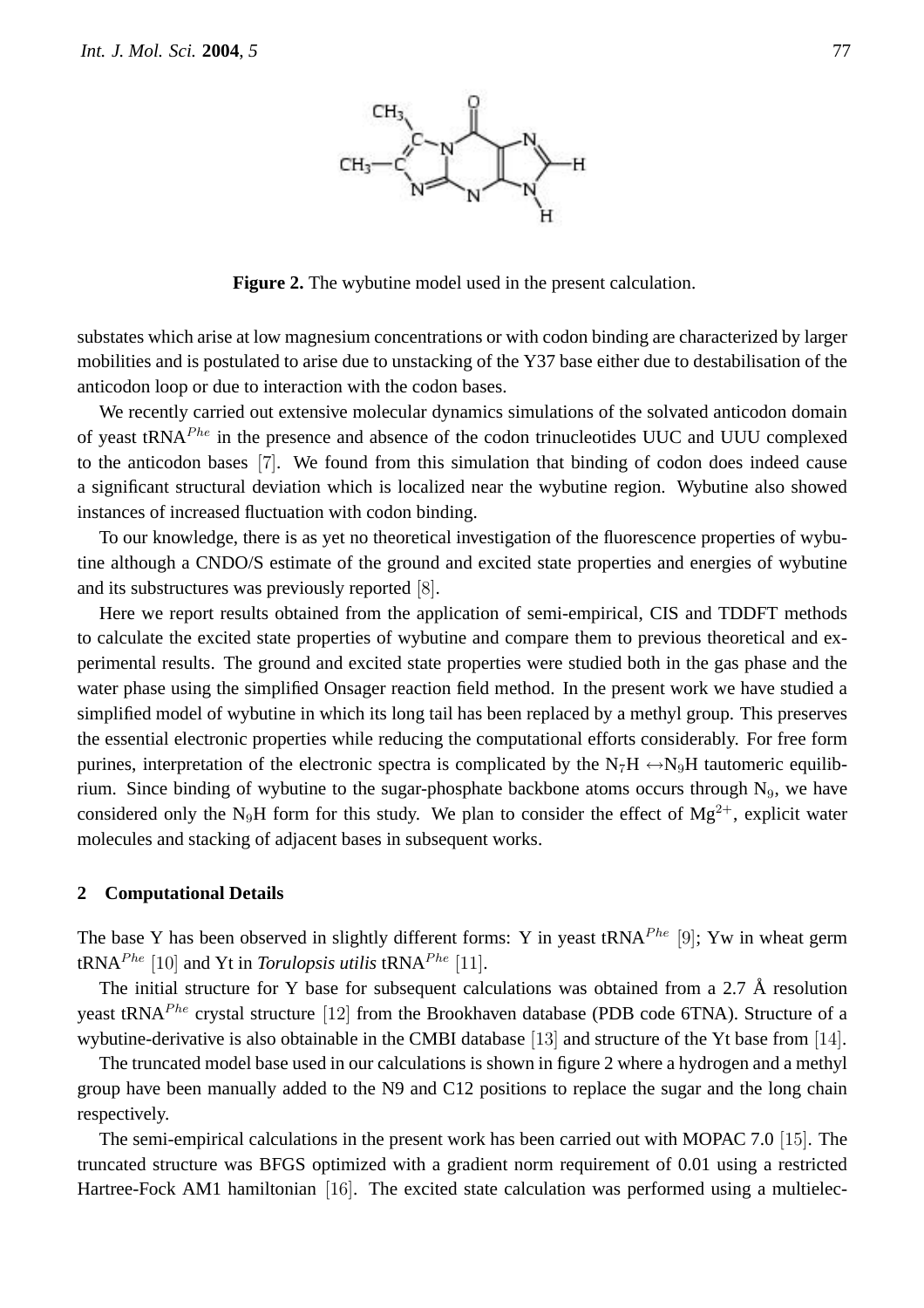|                       | AM1                          | $CIS/6-31G(d,p)$ | TDDFT/6-31 $G(d,p)$ | Experiment               |
|-----------------------|------------------------------|------------------|---------------------|--------------------------|
| $S_0 \rightarrow S_1$ | 4.16[298]                    | 4.67[265]        | 4.23[293]           | 3.96[313]                |
|                       | $\qquad \qquad \blacksquare$ | 0.09             | 0.06                | $\overline{\phantom{0}}$ |

Table 1. Transition energies in eV [nm] and oscillator strengths at ground state geometry  $(S_0)$ . The CIS energies were scaled by a factor of 0.72.

tron configuration interaction procedure. For calculating the  $S_0 \rightarrow S_1$  transition, 9 configurations were included. Using a similar procedure, the  $S_1$  state was optimized and the energy gaps calculated.

*Ab initio* results were obtained with Gaussian98 suite of programs [17] using the configuration interaction singles (CIS) and the time dependent density functional (TDDFT) procedures. Configuration interaction singles method has been described as the simplest level of theory that can be used to include some correlation effects through the mixing of excited determinants [18]. Recently, time dependent density-functional theory has been applied also with success for calculating the excitation energies of large molecules [19].

To properly account for orbital relaxation effects, permanent dipole moments of the excited state were computed using the CIS density. Geometry optimisations of the  $S_1$  state were carried out at the CIS/6-31G(d,p) level as well as the CIS/6-311G(d,p) level. The excited state properties were also calculated in the gas phase at the optimized geometries with TDDFT method using the B3LYP functional [20]. The ground state geometry was optimized from the initial structure using a HF/6-311G(d,p) procedure.

Solvation effects on the absorption and emission transitions of wybutine were calculated using the Onsager model [21], which considers the dipolar interaction of a spherical cavity containing the solute dipole with the reaction field of a dielectric continuum, characterized by its refractive index and static dielectric constant. The cavity radius was taken to be  $4.83 \text{ Å}$  for both the ground and the excited state. The dielectric constant was taken to be 78.39. Calculations for fluorescence Stokes' shift in water was at the CIS/6-31G(d,p) level where the  $S_1$  state geometry was optimized at the CIS/6-311G(d,p) level.

## **3 Results and Discussion**

#### Transition characteristics

Spectroscopic studies on Y base and related compounds reveal the existence of three major transitions above 220 nm. The  $S_0 \rightarrow S_1$  transition is observed as a weak transition at 313 nm followed by another weak transition at 263 nm and a strong transition at 235 nm [9].

The previous CNDO/S computation of the spectral features of wybutine showed only a partial agreement with the observed features [8]. The  $S_0 \rightarrow S_1$  transition was computed to lie at higher energies (283) nm) than observed although the weak nature of the transition was reproduced. The second calculated transition ( $S_0 \rightarrow S_2$ ) had so weak intensity, that it was not expected to be observed. Accordingly, the next observed transition was ascribed to the  $S_0 \rightarrow S_3$  excitation. But the intensity of the transition was calculated to be much higher than what was observed. The energy of the  $T_1 \rightarrow S_0$  was found to be closer to the experimental value. Calculation on the emission characteristics of the molecule was not reported.

A preliminary semi-empirical calculation with the AM1 hamiltonian on our model base and using the multi-electron configuration interaction (as implemented in MOPAC 7.0) showed an approximate agreement with the experimental values (tables 1 and 2).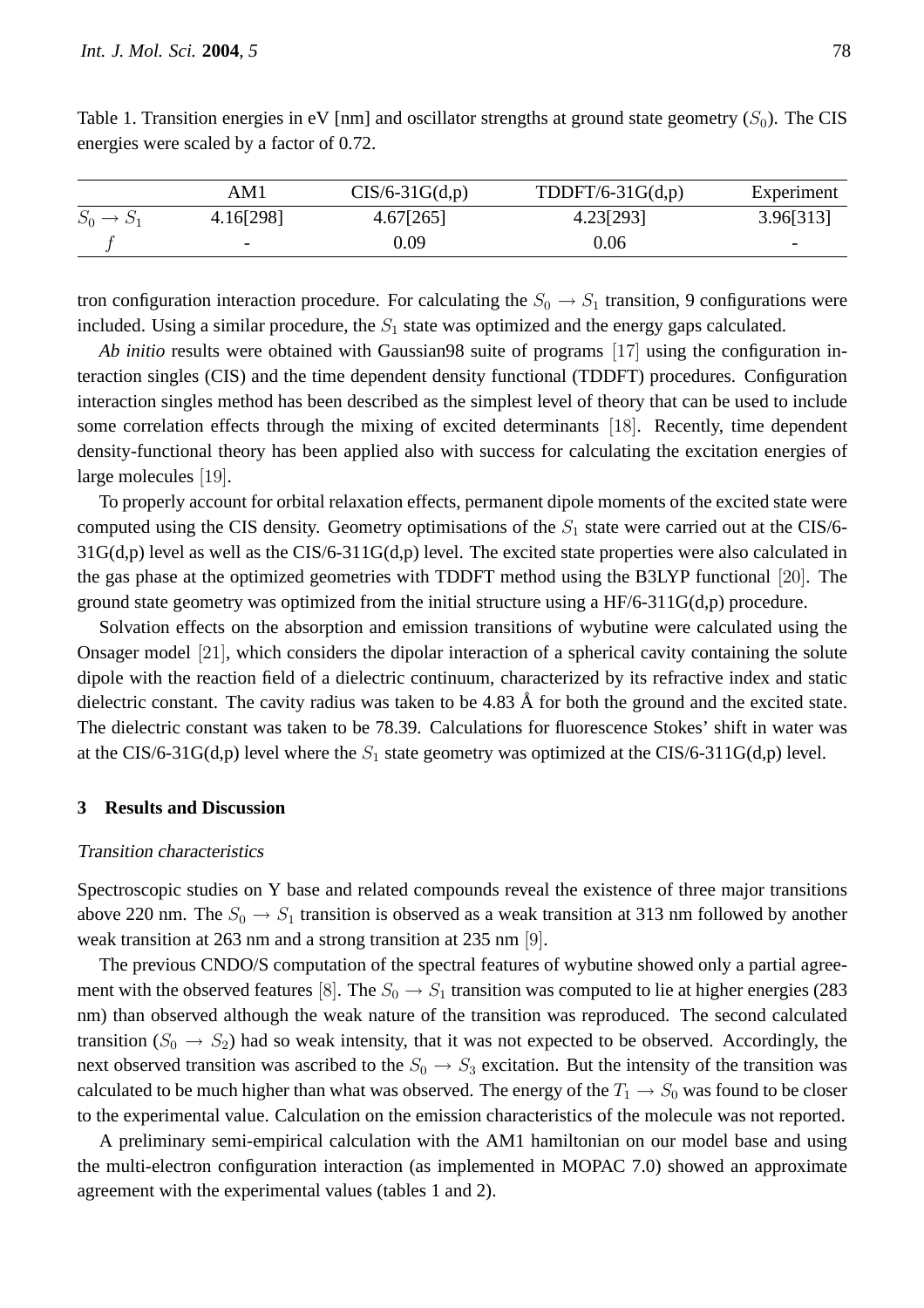Table 2. Transition energies in eV [nm] and oscillator strengths at the excited state geometry  $(S_1)$ . The CIS energies have been scaled by a factor of 0.72. The third and fourth columns correspond to geometry optimisation at CIS/6-31G(d,p) level while the fifth and sixth columns correspond to geometry optimisation at CIS/6-311G(d,p) level

|                       | AM1                      | CIS/6-    | TDDFT/6-  | $CIS/6-$  | TDDFT/6-  | Experiment               |
|-----------------------|--------------------------|-----------|-----------|-----------|-----------|--------------------------|
|                       |                          | 31G(d,p)  | 31G(d,p)  | 31G(d,p)  | 31G(d,p)  |                          |
| $S_0 \rightarrow S_1$ | 3.06[405]                | 4.11[302] | 3.95[314] | 3.02[411] | 2.99[414] | 2.76[450]                |
|                       | $\overline{\phantom{0}}$ | 0.17      | 0.07      | 0.20      | 0.11      | $\overline{\phantom{0}}$ |

Semi-empirical AM1 calculations for the  $S_0 \rightarrow S_1$  transitions and its reverse yielded the transition wavelengths of 298 nm and 405 nm respectively. Experimentally, the emission maximum of Y base in tRNA in solution is observed to occur around 450 nm. It is interesting that AM1 reproduces the observed values much better than *ab initio* CIS calculations and is comparable to TDDFT results for these transitions.

As a rule, excitation energies are substantially overestimated in the CIS calculations, since it fails to properly account for differences in dynamical electron correlation in the ground and the excited states. Broo and Holmén have suggested that this difference is comparable in all the nucleobases and have used a scaling factor of 0.72 for the excitation energies of  $\pi - \pi^*$  transitions [22].

In table 1 we report the transition energies at the ground state geometry and in table 2 the energetics for excited state  $(S_1)$  geometries optimized at the CIS/6-31G(d,p) and CIS/6-311G(d,p) levels respectively. The time-dependent density functional results are seen to approximate better to the experimental values in the ground state. However, in the higher level opimized excited state geometries, the CIS results were comparable to the DFT energies after scaling.

# Solvation effects on the absorption and emission spectra

Solvent dependent spectral shifts usually arise from either general or specific solvent effects. The former results from interactions of the dipole moment of the fluorescent species with the reaction field in the surrounding solvent. Specific effects, on the other hand, result from short range interactions with solvent molecules like hydrogen bonding.

The CNDO/S calculation of the changes in electron densities on excitation of the Y base showed that both imidazole rings were involved and that a considerable amount of charge transfer occured [8].

Spectral shift is largely influenced by the dipole change in going from the ground state to the excited state. However, for wybutine we found the dipole change not to be so large. For a representative calculation within the self consistent reaction field model, it was observed to change from 8.6 D in the ground state to 9.5 D in the excited state (table 3). However, on subsequent reorganisation of the excited state obtained by optimisation, it relaxes to 7.1 D. In comparison, Stark effect experiments on tryptophan has yielded a dipole change of 6 D [23].

The direction of the dipole moment vector (figure 3) did not change appreciably for the absorption process. However, in the emission process, a large change was observed concomitant to a nonplanar distorted shape for the excited state optimized structure (table 3).

Within the framework of the Onsager model, the solvation energy is estimated following [24] by considering the interaction of a spherical cavity of radius  $a_0$  containing the solute with the reaction field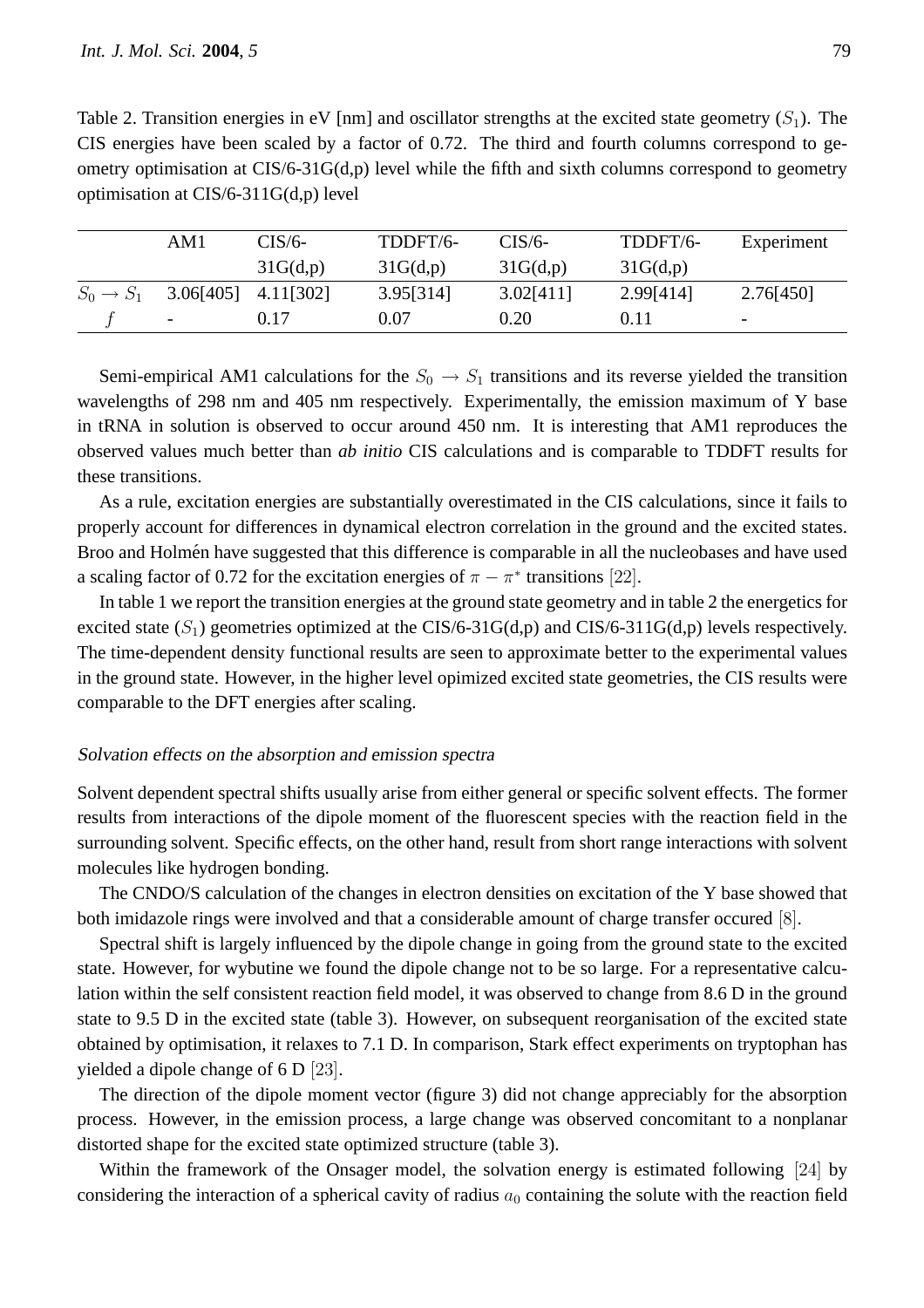

**Figure 3.** A scheme for describing the angle between the electric dipole moment vector and the molecular reference axis in the molecular plane.

of the solvent.

In absorption, the ground state is in equilibrium with the solvent and the reaction field is given by  $R = (2\mu_0/a_0^3)\{(\epsilon - 1)/(2\epsilon + 1)\}\,$ , where  $\epsilon$  is the static dielectric constant of the solvent. The solvation energy of the ground state is thus

$$
E_0^{solv} = -\frac{2}{a_0^3} \mu_0 \cdot \mu_0 \left\{ \frac{\epsilon - 1}{2\epsilon + 1} \right\} \tag{1}
$$

The vertical transition is to an  $S_1$  state in which only the electronic response is realized. The reaction field felt by the final state arising from the orientational part of solvent polarisation corresponds to the fully relaxed ground state. The solvation energy of the  $S_1$  state in the absorptive process is thus given by [24]

$$
E_1^{solv} = -\frac{2}{a_0^3} \left[ \mu_1 \cdot \mu_0 \left\{ \frac{\epsilon - 1}{2\epsilon + 1} - \frac{n^2 - 1}{2n^2 + 1} \right\} + \mu_1 \cdot \mu_1 \left\{ \frac{n^2 - 1}{2n^2 + 1} \right\} \right]
$$
(2)

where  $n$  is the solvent refractive index. The two terms on the right hand side of equation2 reflect the contributions from the orientational and electronic solvent responses, respectively. The vertical  $S_0 \rightarrow S_1$ excitation energy in the solution phase is

$$
E_{0\to 1}^{sol} = E_{0\to 1}^{gas} + E_1^{solv} - E_0^{solv} \tag{3}
$$

Table 3.  $S_0$  and  $S_1$  dipole moments, solvation energies and vertical transition energies (energies are in eV). The emission data are from the CIS/6-311G(d,p) optimized structure.

| <b>State</b> | $\mu/D$ | Ø    | $E^{Solv}$ | $E_{0\rightarrow 1}^{gas}$ | $E_{0\rightarrow 1}^{soln}$ |
|--------------|---------|------|------------|----------------------------|-----------------------------|
| Absorption   |         |      |            |                            |                             |
| $S_0$        | 8.5745  | 18.0 | $-0.40$    | 4.65                       | 4.59 [270]                  |
| $S_1$        | 9.5074  | 18.4 | $-0.46$    |                            |                             |
| Emission     |         |      |            |                            |                             |
| $S_0$        | 7.9505  | 28.5 | $-0.34$    | 3.02                       | $3.07$ [404]                |
| $S_1$        | 7.1479  | 11.4 | $-0.29$    |                            |                             |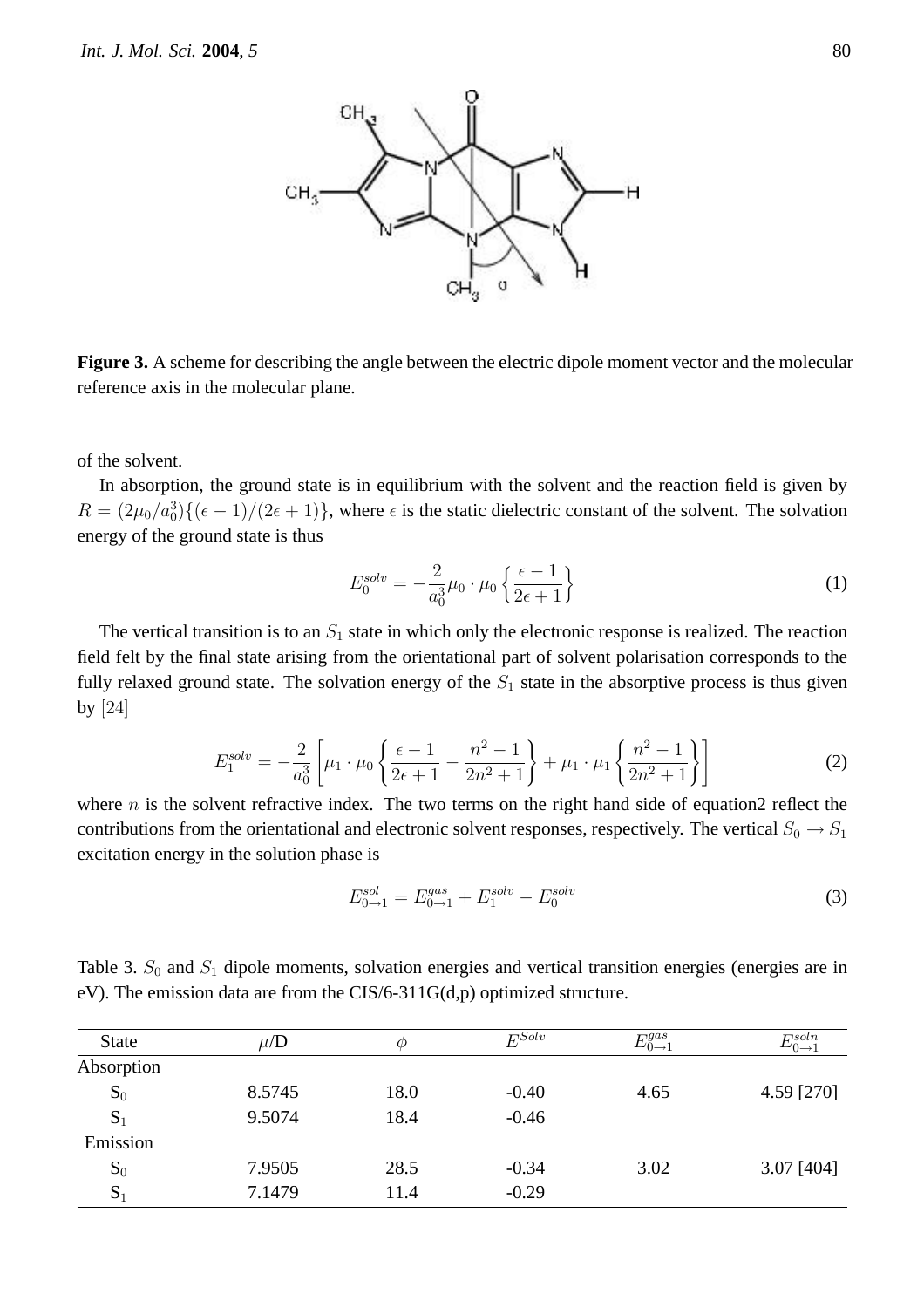In the emission process the situation is reversed. Assuming that the solvent relaxation time is much shorter than the  $S_1$  lifetime, the excited state is fully relaxed and the ground state experiences the orientational reaction field corresponding to the dipole moment of the  $S_1$  state.

In table 3 we show the solvation energies for the  $S_0$  and  $S_1$  states obtained using the dipole moments corresponding to the ground state and the excited state optimized structures. The static dielectric constant and the refractive index for these calculations were taken as  $\epsilon = 78.39$  and  $n = 1.33$ .

From the values for the  $S_0 \to S_1$  and  $S_1 \to S_0$  transition energies in table 3, the fluorescence Stokes' shift in water is calculated as 134 nm, which compares favourably with the experimental value of  $\sim 130$ nm. The contribution from the solvent reorganisation energy is seen to be pretty small however. This agrees with similar calculations on aminopurine [24].

## **4 Conclusion**

We have reported here results from calculation of electronic transition energies and other transition characteristics of the hypemodified wybutine base which is utilized as a naturally occuring fluorescence probe for conformational dynamics of yeast tRNA<sup>Phe</sup>. The calculations were carried out at semi-empirical level using the AM1 hamiltonian and at ab initio level using CIS and TDDFT methods. Both gas phase and solution properties were investigated.

When compared to experimental observations, our results suggest that AM1 at the semi-empirical level and TDDFT at the ab initio level better reproduces the transition energies than the CIS method. However, although CIS was worse in giving transition energies, the Stokes' shift in water calculated with CIS showed a good agreement with observations. We also found that the spectral shift of wybutine in an aqueous environment arises from vibrational relaxation rather than solvent reorganisation.

#### **5 Acknowledgement**

Support from the Swedish Natural Science Research Council (NFR) is gratefully acknowledged.

## **References**

- 1. Thiebe, R.; Zachau, H. A specific modification next to the anticodon of phenylalanine transfer ribonucleic acid. *Eur. J. Biochem.* **1968**, *5*, 546-555.
- 2. Ehrlich, R.; Lefevre, J.-F.; Remy, P. Fluorimetric study of the complex between yeast phenylalanine-trna synthetase and tRNA<sup>Phe</sup>. Eur. J. Biochem. **1980**, 103, 145-153.
- 3. Claesens, F.; Rigler, R. Conformational dynamics of the anticodon loop in yeast tRNA<sup>Phe</sup> as sensed by the fluorescence of wybutine. *Eur. Biophys. J.* **1986**, *13*, 331-342.
- 4. Beardsley, K.; Tao, T.; Cantor, C. Studies on the conformation of the anticodon loop of phenylalanine transfer ribonucleic acid. Effect of environment on the fluorescence of Y base. *Biochemistry* **1970**, *9*, 3524-3532.
- 5. Eisinger, J.; Feuer, B.; Yamane, T. Luminescence and binding studies on tRNA-phe. *Proc. Natl. Acad. Sci. USA* **1970**, *65*, 638-644.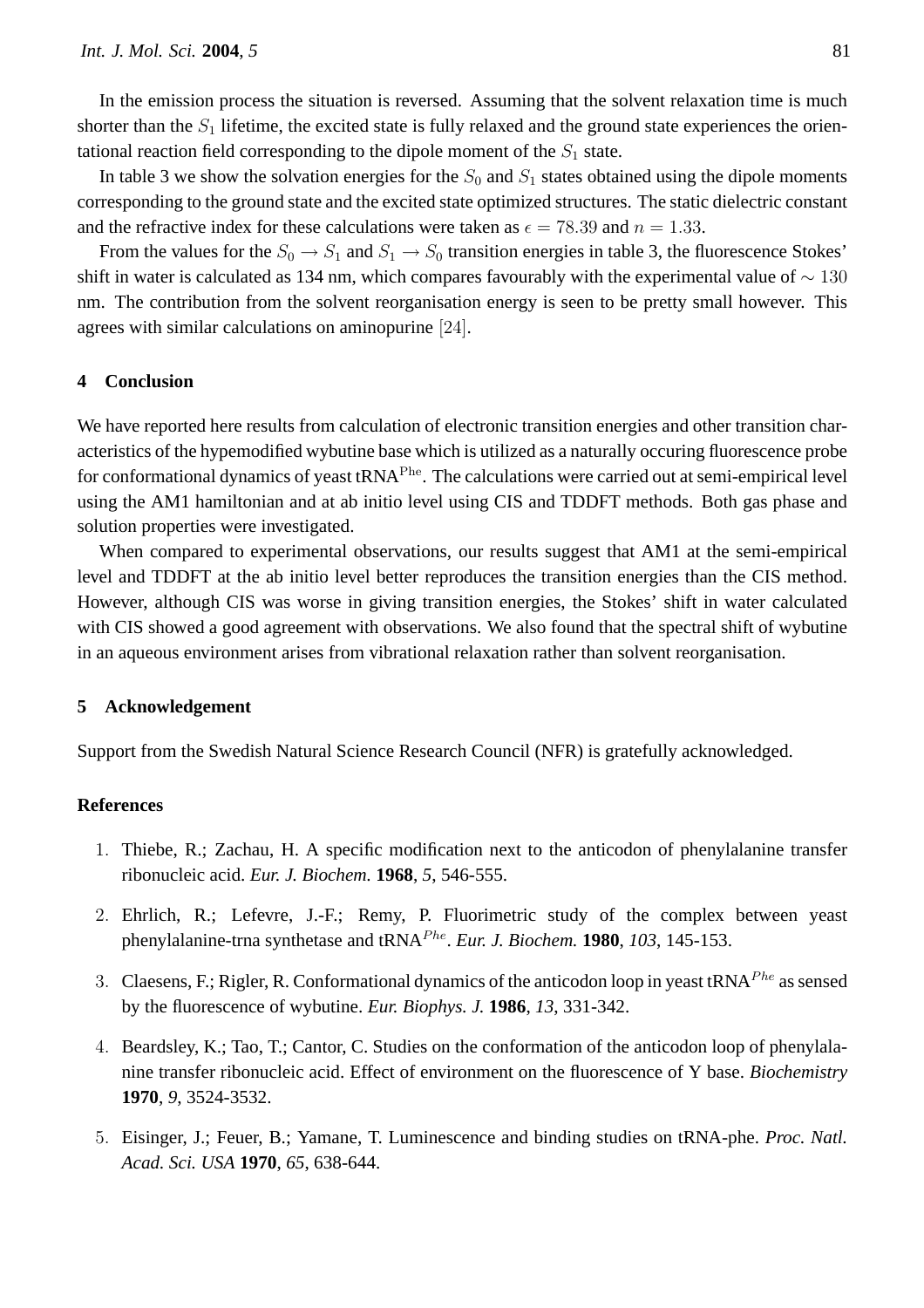- 6. Labuda, D.; Porschke, D. Magnesium ion inner sphere complex in the anticodon loop of phenylalanine transfer ribonucleic acid. *Biochemistry* **1982**, *21*, 49-53.
- 7. Lahiri, A.; Nilsson, L. Molecular dynamics of the anticodon domain of yeast  $tRNA<sup>Phe</sup>$ : Codonanticodon interaction. *Biophys. J.* **2000**, *79*, 2276-2289.
- 8. Evleth, E. M.; Lerner, D. A. Theoretical analysis of the photophysical properties of  $\epsilon$ -adenine and the RNA<sup>Phe</sup> y-base. *Photochem. Photobiol.* **1977**, 26, 103-108.
- 9. Nakanishi, K.; Furutachi, N.; Funamizu, M.; Grunberger, D.; Weinstein, I. Structure of the fluorescent Y base from yeast phenylalanine transfer ribonucleic acid. *J. Am. Chem. Soc.* **1970**, *92*, 7617-7619.
- 10. Dudock, B. S.; Katz, G.; Taylor. E. K.; Holley, R. W. Primary structure of wheat germ phenylalanine transfer RNA. *Proc. Natl. Acad. Sci. USA* **1969**, *62*, 941-945.
- 11. Kasai, H.; Goto, M.; Ikeda, K.; Zama, M.; M.Y. Structure of wye (Yt base) and wyosine (Yt) from torulopsis utilis phenylalanine transfer ribonucleic acid. *Biochemistry* **1976**, *15*, 898-904.
- 12. Sussman, J. L.; Holbrook, S. R.; Warrant, R. W.; Kim, S. H. Crystal structure of yeast phenylalanine transfer RNA. I. crystallographic refinement. *J. Mol. Biol.* **1978**, *123*, 607-630.
- 13. Itaya, T.; Watanabe, N.; Mizutani, A. Synthesis of optically active forms of hydroxy-Y base, the minor componenet of rat liver phenylalanine transfer ribonucleic acid. *Tetrahedron Lett.* **1986**, *27*, 4043-4046.
- 14. Nygjerd, G.; McAlister, J.; Sundaralingam, M. The molecular and crystal structure of the fluorescent base Yt (1h-4,6-dimethylimidazo[1,2-a]purine-9-one) in tRNA. *Acta Crsyt.* **1975**, *B31*, 413-417.
- 15. Stewart, J. J. P. *Mopac 7.0. a general molecular orbital package*; QCPE, 1993, 688.
- 16. Dewar, M. J. S.; Zoebisch, E. G.; Healy, E. F.; Stewart, J. J. P. AM1: A new general purpose quantum mechanical model. *J. Am. Chem. Soc.* **1985**, *107*, 3902-3909.
- 17. Frisch, M. J.; Trucks, G. W.; Schlegel, H. B.; Scuseria, G. E.; Robb, M. A.; Cheeseman, J. R.; Zakrzewski, V. G.; Montgomery, J. A.; Stratmann, R. E.; Burant, J. C.; Dapprich, S.; Millam, J. M.; Daniels, A. D.; Kudin, K. N.; Strain, M. C.; Farkas, O.; Tomasi, J.; Barone, V.; Cossi, M.; Cammi, B.; Mennucci, B.; Pomelli, C.; Adamo, C.; Clifford, S.; Ochterski, J.; Petersson, G. A.; Ayala, P. A.;Cui, K.; Morokuma, K.; Malick, D. K.; Rabuck, A. D.; Raghavachari, K.; Foresman, J. B.; Cioslowski, J.; Ortiz, J. V.; Stefanov, B. B.; Liu, G.; Liashenko, A.; Piskorz, P.; Komaromi, I.; Gomperts, R.; Martin, R. L.; Fox, D. J.; Keith, T.; Al-Laham, M. A.; Peng, C. Y.; Nanayakkara, A.; Gonzalez, C.; Challacombe, M.; Gill, P. M. W.; Johnson, B. G.; Chen, W.; Wong, M. W.; Andres, J. L.; Head-Gordon, M.; Replogle, E. S.; Pople, J. A. *Gaussian 98 (Revision A.7)*; Gaussian Inc., Pittsburgh PA, 1998.
- 18. Foresman, J. B.; Head-Gordon, M.; Pople, M. J.; Frisch, J. A. Toward a systematic molecular orbital theory for excited states. *J. Phys. Chem.* **1992**, *96*, 135-149.